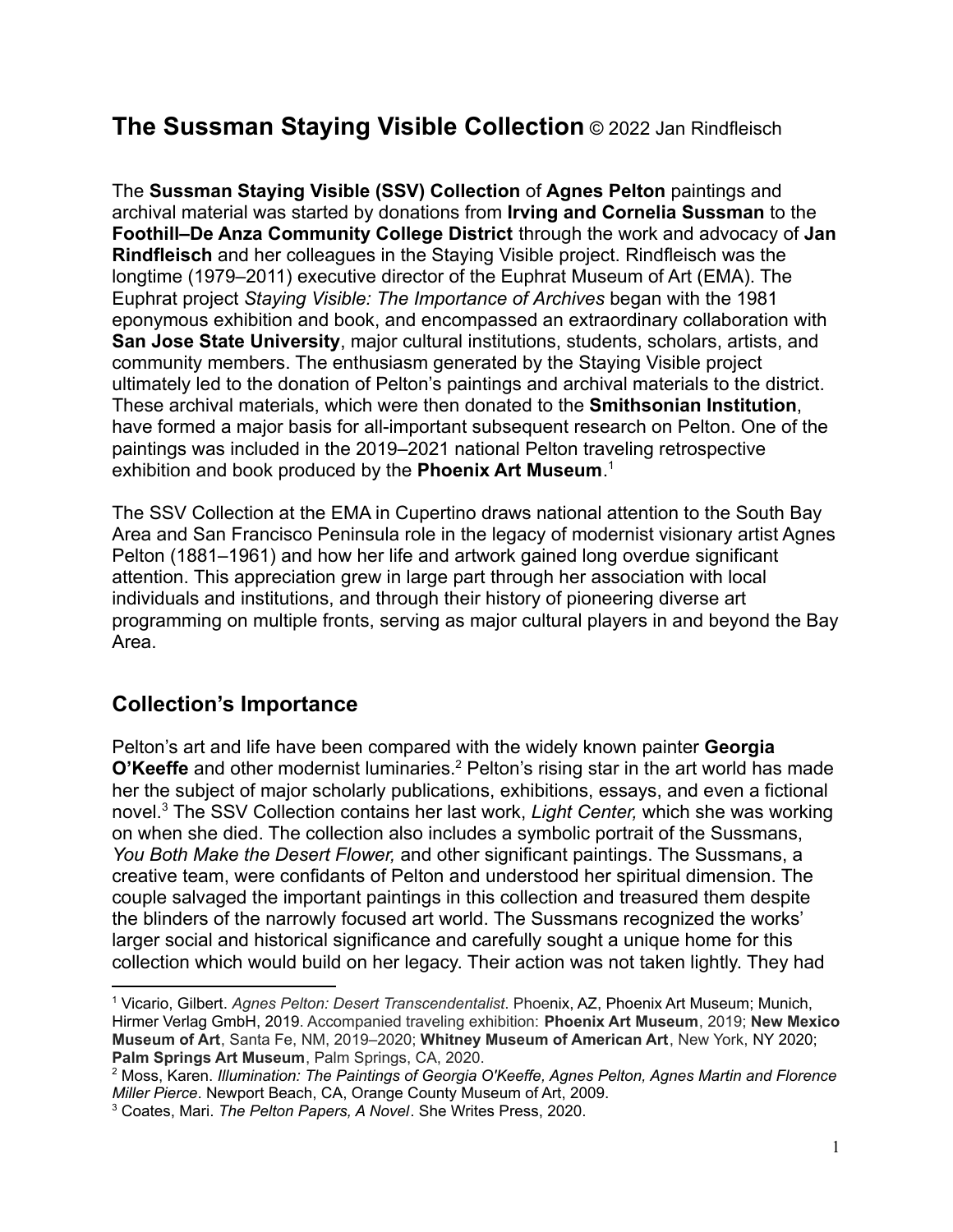seen disregard for Pelton's art and legacy at a major art museum in Southern California in the 1970s. Her artwork was only to be recovered later, her painting *Orbits* preserved by a curator and an archivist at **Oakland Museum of California.** The SSV Collection's importance embraces content, context, and process—interactions, innovation, audacity, and the changing times—Pelton's and those who championed her work.

Recent exhibition wall text for the traveling exhibition *Agnes Pelton: Desert Transcendentalist* and the Staying Visible archival project:

Pelton's slow re-emergence within the margins of American art began through critical and academic re-evaluations of her place in art history. In the 1980s, archival efforts aimed at establishing a baseline of primary research materials began to take shape. The Agnes Pelton papers at the Smithsonian Institution were assembled by Cornelia and Irving Sussman for a biography of Agnes Pelton. They were donated to the Archives by [Euphrat] gallery director Jan Rindfleisch on behalf of the Sussmans, in 1984. The majority of her works were cataloged in a publication for an exhibition curated by the art historian **Margaret Stainer** in 1989, her first solo exhibition since 1955.<sup>4</sup>

Stainer is important. Hidden in the above paragraph's quick summary is a ton of dedicated unpaid research, programming, and publications, starting around 1980, accomplished despite difficult organizational and personal circumstances associated with challenging existing ideology. Art historical writings often acknowledge first "national recognition." In terms of a building, that's like ignoring the planning, foundation, structure, first floor. Without that basic, unrecognized research, documentation, programming—and dedicated commitment—there would be no "national recognition."

Specifics of this effort can be found in Rindfleisch, Jan. "Awakenings: An Untold Backstory of the Agnes Pelton Renaissance." *California Desert Art,* 2019. An overview of the artwork in the SSV Collection along with earlier research are provided in Rindfleisch, Jan. "Making the Desert Flower: An Alternative Look at Rarely Seen Agnes Pelton Paintings." *California Desert Art*, 2019. The latter essay also highlights other dedicated contributors to the Pelton legacy: **Ann Japenga**, **Nyna Dolby**, **Erika Doss** and **Michael Zakian**.

Rindfleisch writes:

Pelton's value today is interdisciplinary. The innovative painter met challenges from art-world, academic, cultural, political, and economic systems. Her story and her art reach far beyond the art world and hold riches for interdisciplinary research along with personal contemplation. The grassroots research, reporting, and organizational work of Japenga and Dolby [and later, Stainer], enhanced by scholars Doss and Zakian, and the work of countless others, are part of a

<sup>4</sup> Stainer, Margaret. *Agnes Pelton*. Fremont, CA, Ohlone College Art Gallery,1989. 39 pp. Exhibition publication.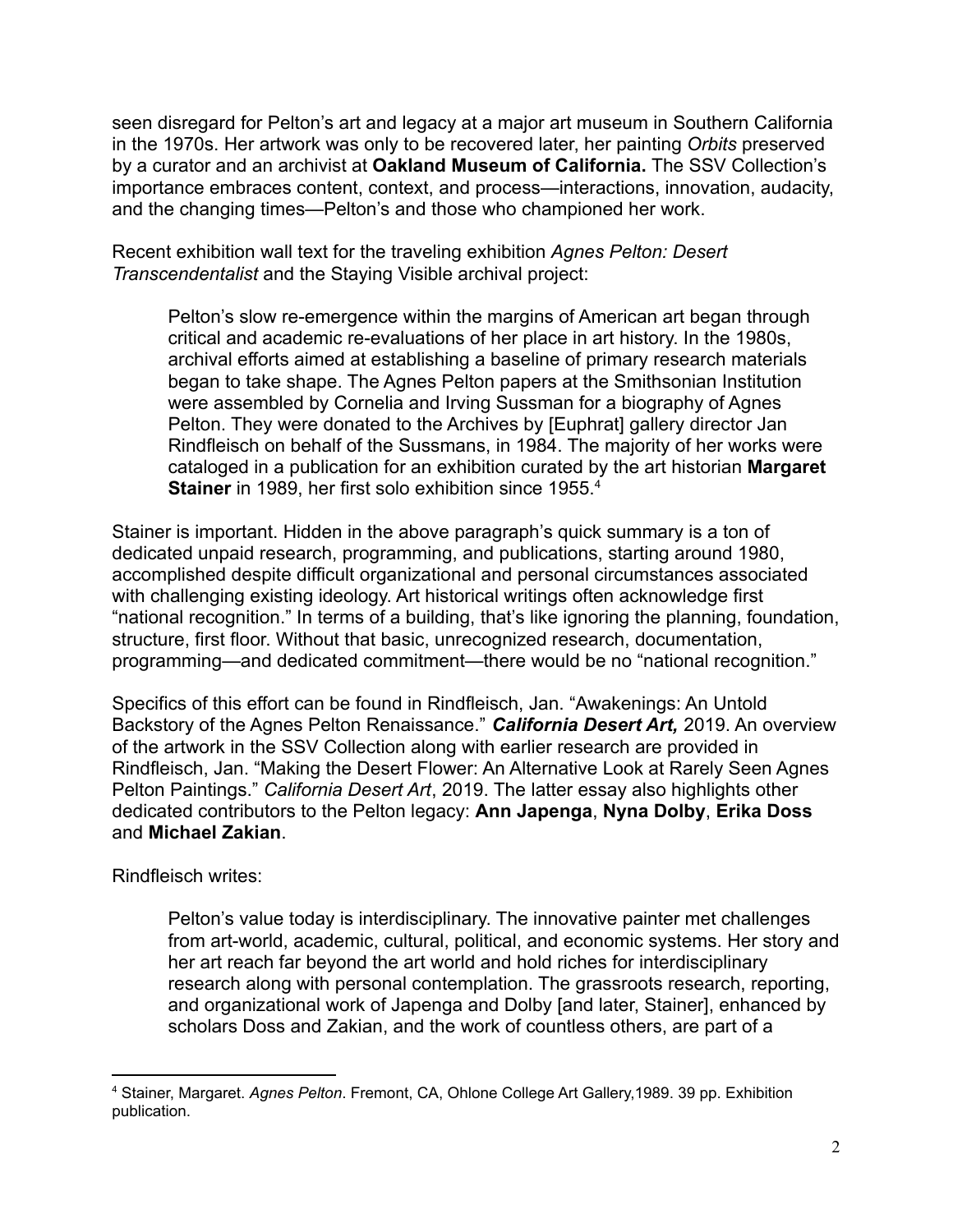continuum of people who ferret out lost history, acknowledge others, and put puzzle pieces together to tell the story. 5

Significantly at the time Pelton was active, women and people with different ideas and backgrounds were mostly hidden in the art world, mere tokens in exhibitions and publications. The field was overwhelmingly white male; women had low visibility.<sup>6</sup> *Staying Visible* was part of a multi-pronged action to raise multiple voices and prepare a more hospitable environment for women and diversity in the arts, whether that involved making art, writing, documenting, curating exhibitions, or taking leadership roles in the arts community in order to truly keep visible.

### *Staying Visible***'s Bay Area leadership**

### **San José State University**

**SJSU** alumni, current graduate candidates, and faculty were early, key collaborators that Rindfleisch (M.F.A., 1979) drew into the Staying Visible project. Starting as an M.F.A. candidate, unflappable **Margaret Stainer** assumed an early and critical star role. She took on major research, documentation, and writing, and had the tenacity to stick with building the Pelton legacy over the years. She wrote the major essay on Agnes Pelton in the Euphrat book *Staying Visible*. Stainer later became the director of the Louie Art Gallery at **Ohlone College** in Fremont, CA where she continued her research on and advocacy for Pelton while also working on related exhibitions and publications. She led ongoing and seminal research.

SJSU M.A. candidate **Lucy Cain Sargeant**, having the vision and know-how that made the Staying Visible project's lofty goals a reality, served as associate curator for the project. She directed the book format and worked the team through the entire publication project, from editing to the laborious placing of waxed strips of type onto boards for printing (the then-existing technology). Sargeant also researched and wrote an essay for *Staying Visible* that formed a generational context for Pelton's out-of-the-mainstream vision. It included Sargeant's interview with **Joyce Treiman** (1922–1991), a dedicated narrative painter with self-portraits hidden in her paintings, who bucked the art-world trend of minimalism. Sargeant, an experienced illustrator at *Sunset* in Menlo Park, went on to become a SJSU faculty member and teach representational (figure) drawing to a generation of students entering an art world steeped in abstraction.

Multitalented **Katherine Huffaker** (M.A. 1973) wrote an essay for *Staying Visible* about painter/quiltmaker **Therese May** (M.A. 1974). The two artists were longtime art

<sup>5</sup> Rindfleisch, Jan. "Making the Desert Flower: An Alternative Look at Rarely Seen Agnes Pelton Paintings." *California Desert Art,* 2019.

<sup>6</sup> Dickinson, Eleanor and Roberta Loach. "Does Sex Discrimination Exist in the Visual Arts?" *Visual Dialog*, Vol. 1, No. 2, 1975–76. The U.S. box scores at the time for numbers of men (M) and women (F): group invitationals—M 1324, F 699; one-person shows—M 1421, F 38; Oakland Museum collection—M 413, F 119. Females made up 75 percent of students in U.S. art schools in 1971. Other statistics Dickinson and Loach researched and reported compared degrees, faculty, reviews, acquisitions, and gallery representation. Dickinson kept annual statistics well into the new millennium.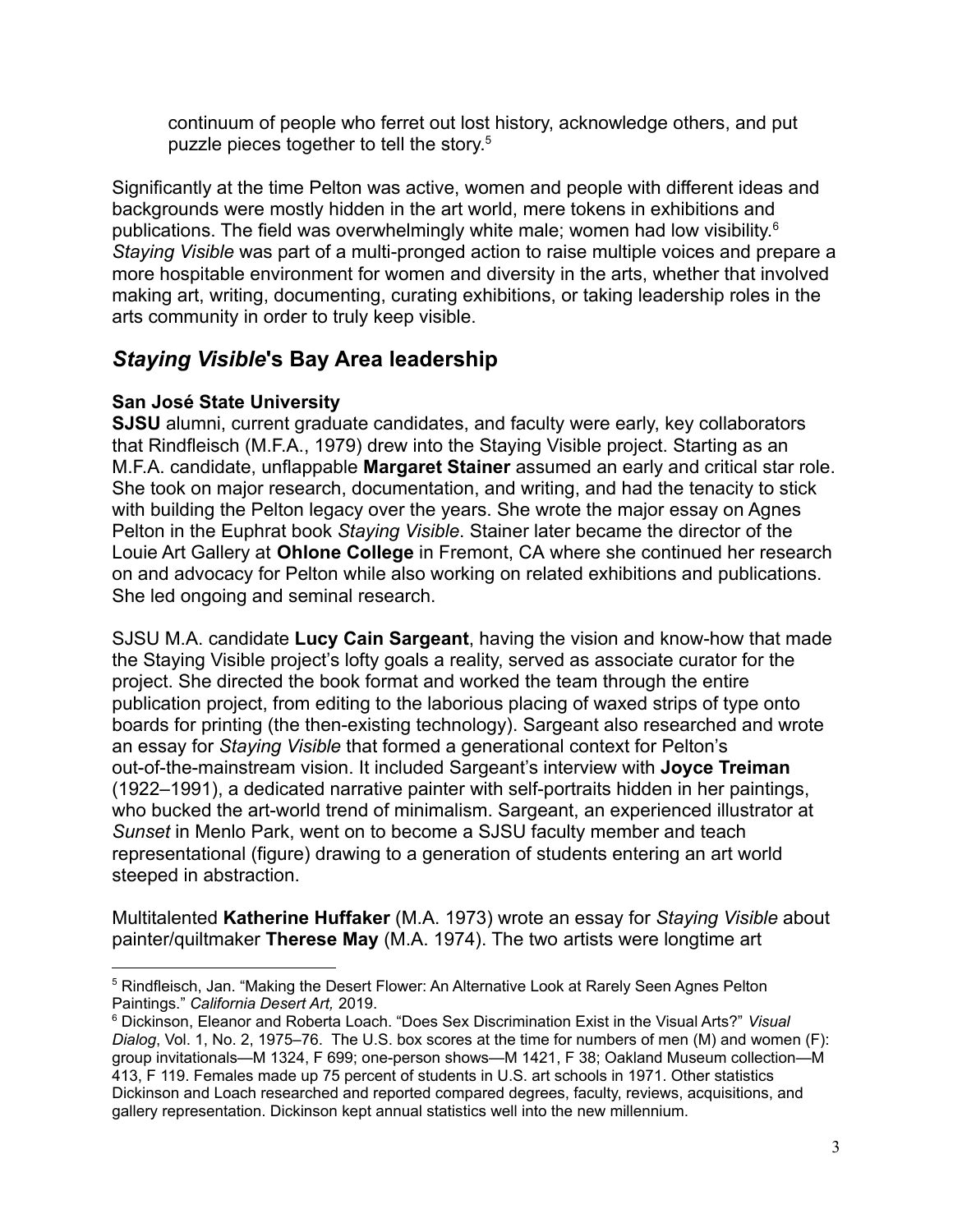collaborators and called attention to art quilts which were largely ignored by the art world at the time. Like Stainer and Rindfleisch, they also helped develop **WORKS Gallery** in San José that played a hugely influential role in stimulating and recognizing the creative local power that started in the late 1970s. WORKS Gallery is a venue that remains a solid, lively, participatory, and challenging fixture of the South Bay art scene today.

SJSU faculty member, probing art historian **Judith Bettelheim** engaged with her former students in research and questioning the system. She wrote a *Staying Visible* essay in which she took on women and "hobby art" and the importance of a wide scope of art historical documentation.

#### **De Anza College**

Indefatigable videographers **Deanna (DeDe) Bartels**, a past instructor in the art department and **California History Center**, and her colleague **Betty Estersohn** helped write an article for *Staying Visible*, documenting the life of artist/actress **Marjorie Eaton** (1901–1986). Eaton's own experiences, starting in New York in the late 1920s and later in Taos, shed light on the choices and challenges of women in the art world of Pelton's time and their searches elsewhere for community and inspiration. Eaton would ultimately form an unusual arts colony in the hills of Palo Alto with a multiracial, international bent, with salon events attended by cultural and high-tech leaders. Videographer **Susan Kirk** created a 2021 Taos exhibition and video documentation of Eaton's life.<sup>7</sup> Eaton's home incorporated **Juana Briones'** adobe from the former Rancho de la Purísima Concepcíon. This incredible history, along with a wall of the original adobe, is maintained by the **Palo Alto Historical Society**.

At the Euphrat, intrepid **Kim Bielejec Sanzo**, assistant to the director, researched and wrote about **Beatrice Wood** (1893–1998). Another contemporary of Pelton, Wood was a well-connected art-world figure who also sought inspiration, a certain freedom, and community in the desert. Additionally, Sanzo oversaw diverse aspects and details of the exhibition and publication. She made the expansive project advance when the Euphrat had scant funds, recruiting people dedicated to telling lost stories. **Carol Holzgraphe**, with an English literature background, jumped into research and wrote about artist **Consuelo Cloos**, who lived in Marjorie Eaton's arts colony in Palo Alto.

Concurrent De Anza collaborative events sponsored by and held in the Euphrat added system-challenging context. A few examples: The Intercultural Studies department sponsored a slide show by muralist **Patricia Rodriguez**, who was also featured in *Staying Visible*, and in 1982, it presented two lecture/demonstrations on Pomo basketry and spiritual life by Pomo medicine woman **Mabel McKay**. Two instructors in language arts, **George Barlow** and **Ulysses Pichon**, started an extensive poetry reading series in 1980, with multiple readings each year. Poets included Barlow in June 1981, **Quincy Troupe** in May 1982, and anti-apartheid activist **Dennis Brutus** in June 1983.

<sup>7</sup> Kirk, Susan. *Marjorie Eaton: A Life in Pictures*. Taos, NM, **Taos Art Museum**, April 7, 2019–March 1, 2020. On June 8, 2019, curator Susan Kirk gave a talk on Marjorie Eaton; video is available.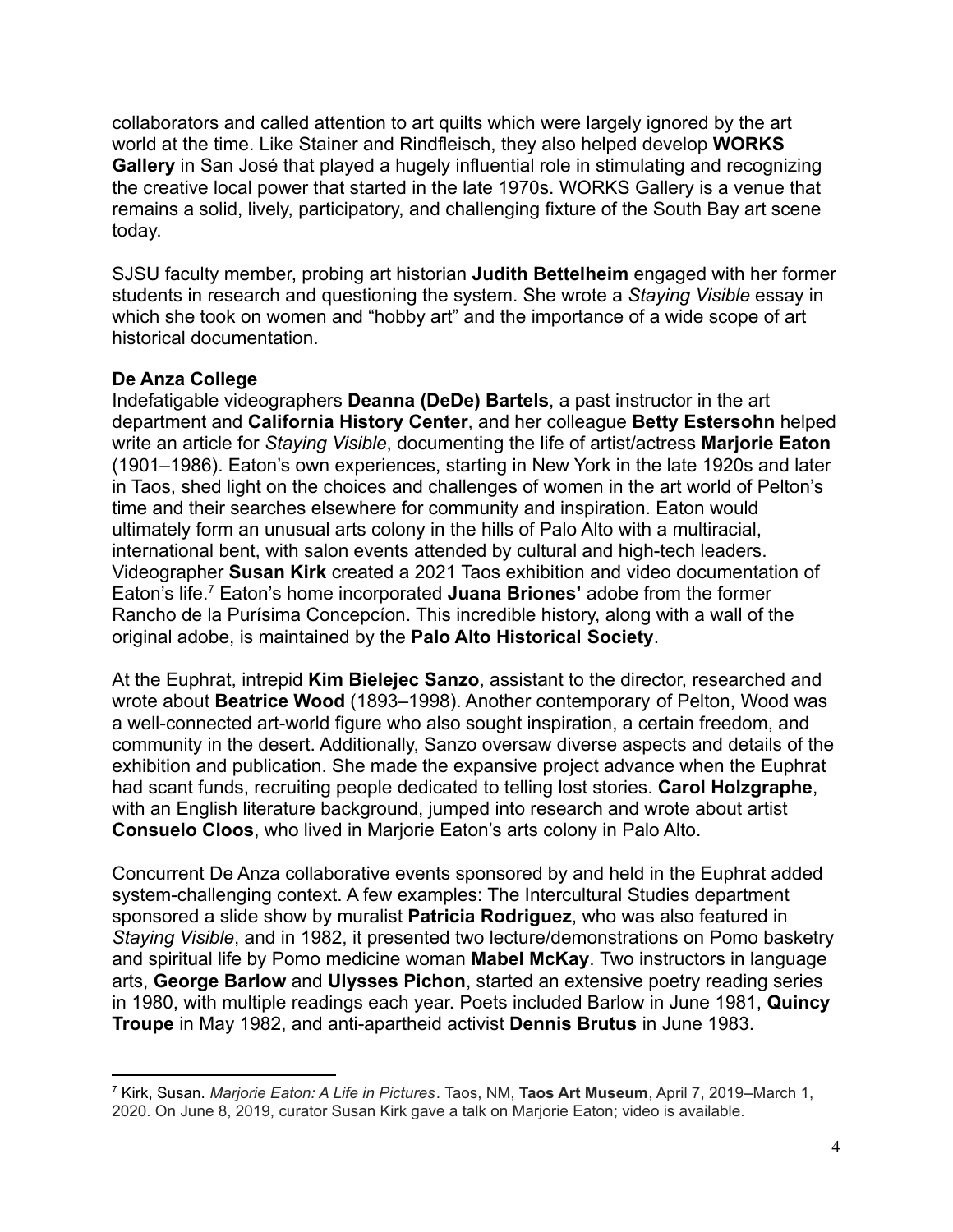#### **Community**

An early Euphrat board member, Cupertino City Council member/mayor **Barbara Rogers** was an early supporter of Staying Visible when there was very little apparent support for broad-based arts in the general community. It took Rogers three attempts to succeed in initiating the **Cupertino Fine Arts Commission**. In 1984 a grant was awarded to the Euphrat exhibition/book *FACES*. The first Euphrat Board was in place in 1982 and included FHDA trustee **Dr. Gerald Besson**, De Anza President **Dr. Robert DeHart**, Vice-President **Dr. Barbara Reid**, and the first community members. By 1990 the board included FHDA trustee **Dr. Raymond Bacchetti** from **Stanford University;** vice presidents of **Apple Computer**, **Hewlett Packard**, and **Tandem Computers**; along with elementary and high school district board members, **Cupertino Unified School District** trustee **Joan Barram** serving as board president, and Stanford activists **Cecelia Preciado and José Antonio Burciaga,** all striving to support a struggling arts community and long-neglected arts education at all levels, ultimately, with **Ruth Tunstall Grant**, starting the Arts & Schools Program. The longest serving member was **Judy Goddess**, first as director of the nonprofit Center for Self-Reliant Education.

#### **National and Regional Context: Individuals and Institutions**

**Paul Karlstrom,** West Coast area director of the **Archives of American Art**, **Smithsonian Institution,** wrote the foreword for *Staying Visible.* He addressed the critical role of archives and how many serious artists feel "locked out" of an art establishment network. He assured the support for the project and participation of the Smithsonian, where critically important Pelton and other archives were donated in the 1980s.

Staying Visible original research grew from a Rindfleisch visit and conversations regarding the **Archives of California Art** at the **Oakland Museum.** Chief Curator for Art **George Neubert r**ecognized Pelton's importance, purchased Pelton's *Orbits* from a thrift store for a song, brought it into the museum's collection, and boldly placed it on display. Museologist **Michael Bell,** then registrar/cataloguer for the museum's art department, called attention to the importance of the art and its story, the value in keeping art and artist visible.

Additional *Staying Visible* Bay Area artists presented more nonconformist context for Pelton: eccentric, short-lived Santa Rosa painter **E.F. Evans**; co-founder of Mujeres Muralistas **Patricia Rodriguez**; the now-renowned installation artist **Mildred Howard**, who once visited the Eaton arts colony in Palo Alto; and celebrator of prosaic Latinx life, narrative painter **Carmen Lomas Garza**.

Others contributing commentaries in the book *Staying Visible* included **Wanda Corn**, associate professor of art history, **Stanford University**; **Marie Pinedo,** education and resource director, **Galeria de la Raza**; **Charles Shere**, critic, *Oakland Tribune*; **Mary Stoufflet**, art journalist; **Tom Albright**, critic, *San Francisco Chronicle*; author **Karen Petersen**; **Jan Butterfield**, associated editor of *Images and Issues* and lecturer at **San Francisco Art Institute**. Additional institutions, such as the **San Francisco Museum of Modern Art,** participated by lending or providing information.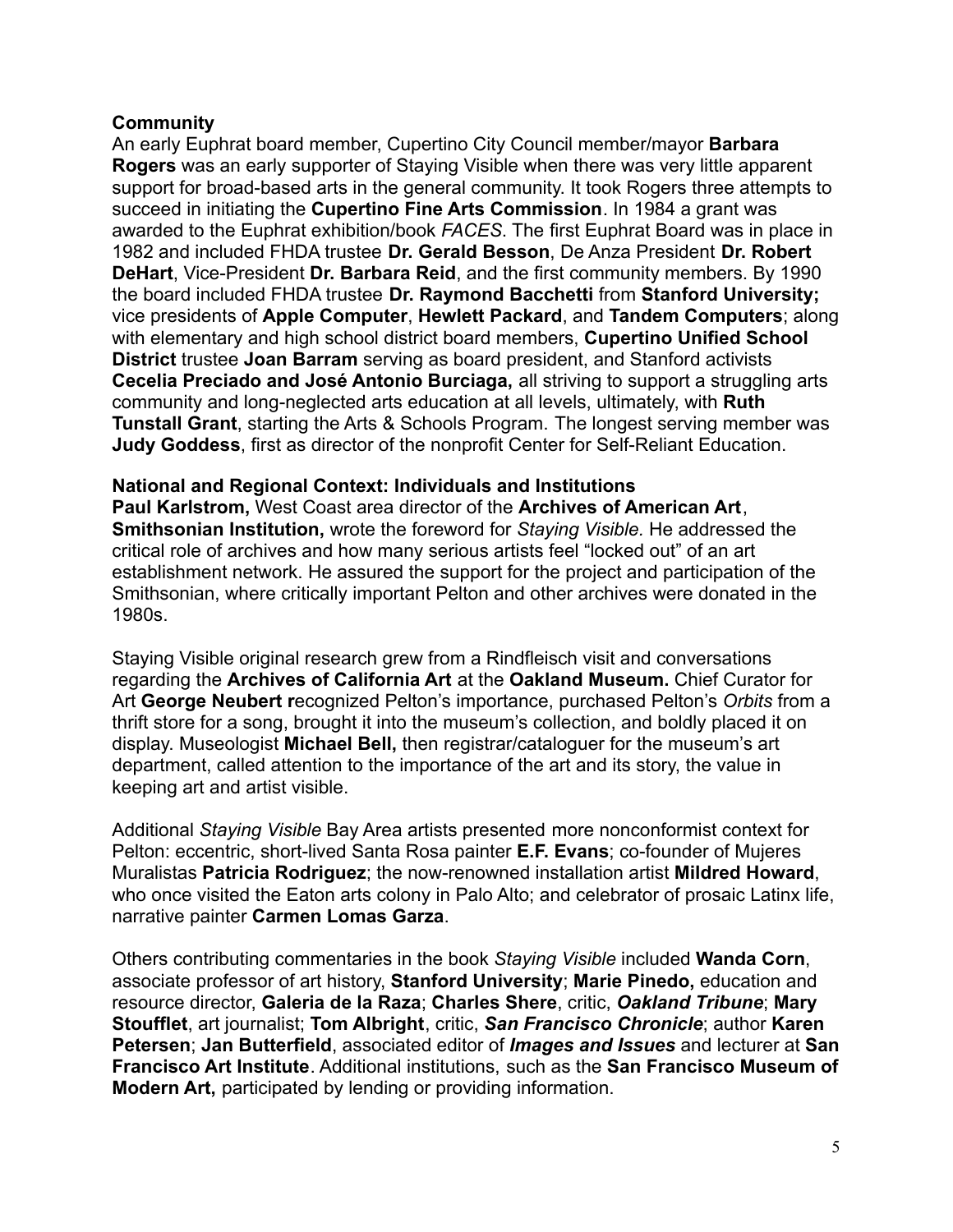## **Collection Acquisition and Original Goals**

The Sussmans maintained contact and sought out Rindfleisch after the *Staying Visible* exhibition. They were impressed by Euphrat exhibitions/publications such as *Art, Religion, and Spirituality* (1982; included Buddhist home altars from the Poston internment camp and the history of the Duc-Vien (Full of Virtues) Pagoda opened in San José in 1980); *Men and Children* (1980); and *Contemporary Surrealism: Classical, Visionary, and Social* (1984, dedicated to Pelton).They were drawn to the Euphrat's interdisciplinary reach, its forum approach, the college/community partnership, and the demonstrated respect and advocacy for women and diverse ideas. Their decision process in donating the collection and encouraging others to donate reflected a desire to move past a single academic discipline to a dialog and collaboration between disciplines, including programs for the physically limited, women's studies, social and physical sciences, and religious studies. None of these approaches were commonplace in the art world or academia at the time.

In communications and correspondence, Cornelia Sussman understood our struggles and provided encouragement to our Staying Visible group as we challenged the status quo of the art and academic world, [along with the indifference of Silicon Valley, with areas carpeted by engineers and techies,] just as she and Irving must have done with Pelton and others in Cathedral City—what Pelton might call "Making the Desert Flower."

Our group embraced Sussman's vision for a future with excellent visibility, strong scholarship, and expanded contextual understanding for Pelton and her work. The combination of the early 1980s seminal interdisciplinary, intercultural Euphrat exhibitions and publications, the shared vision for Pelton and her art, and the community involvement and community board motivated the Sussmans and others to entrust Pelton artwork to our fledgling Euphrat collection [which ultimately became the responsibility of the Foothill De Anza Community College District Trustees]. As Staying Visible proponents, we recognize and honor all their gifts of art, their understanding, and their encouragement.<sup>8</sup>

The **Staying Visible Group** (SVG), a loosely knit coalition that includes many members who contributed to the original early 1980s efforts, acts individually and in subgroups, to find solutions, venues, and networks to promote other important people and ideas that have gone ignored. The group has a continuing interest in the SSV Collection. It is our concern that the Sussmans' energy and goals be taken into consideration, that the story of the SSV Collection be told, that Pelton's artwork—whether kept, donated, or sold—and her legacy enjoy the context, visibility, and security they deserve, and that any potential funds derived from her work be employed for the same goals.

Other publications and research:

<sup>&</sup>lt;sup>8</sup> Rindfleisch, Jan. "Making the Desert Flower: An Alternative Look at Rarely Seen Agnes Pelton Paintings." *California Desert Art,* 2019.